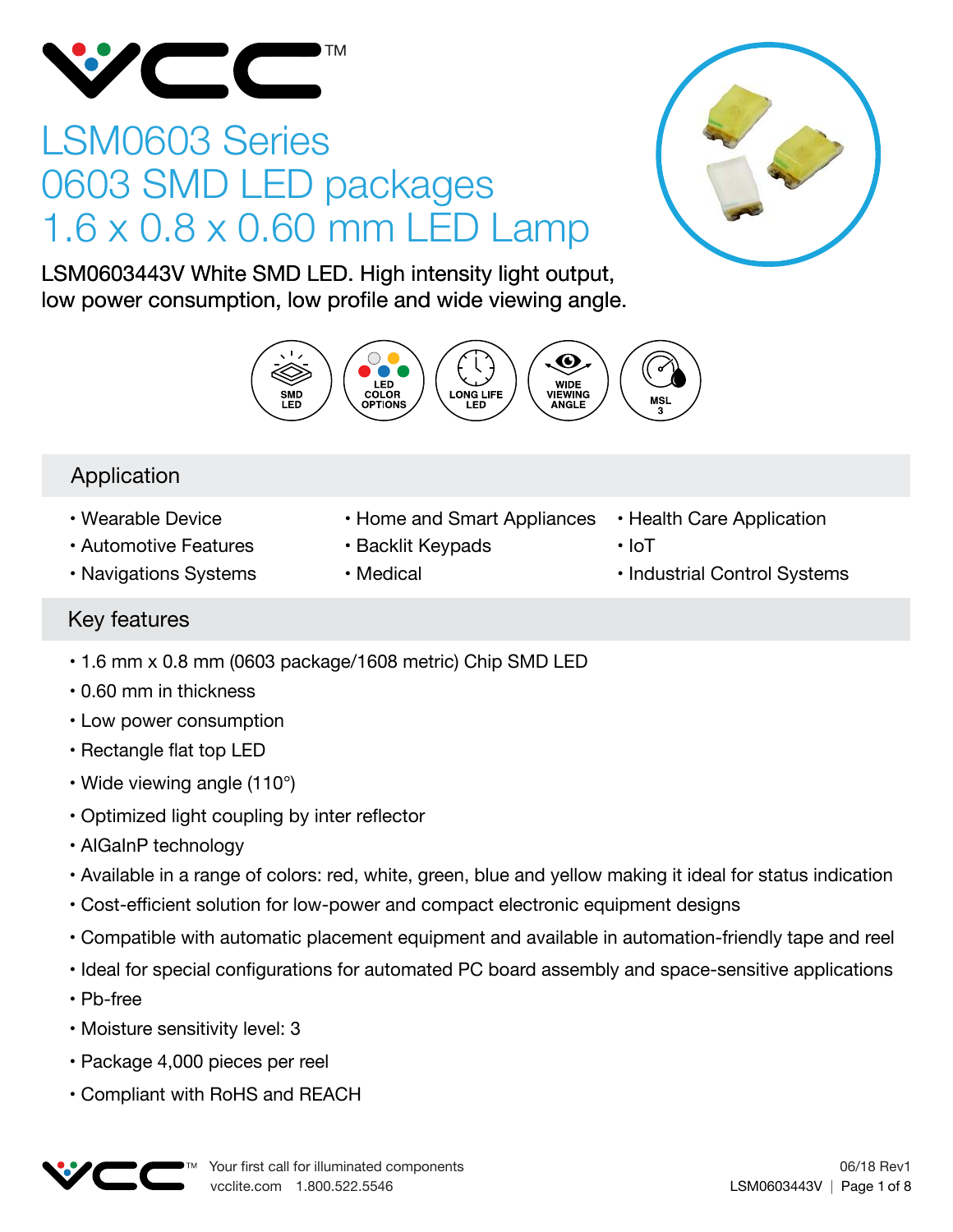## Ordering Data



## Package Dimensions



**Note:** The tolerance unless mentioned is  $\pm$  0.1mm [0.005 in]; Unit=mm [in]

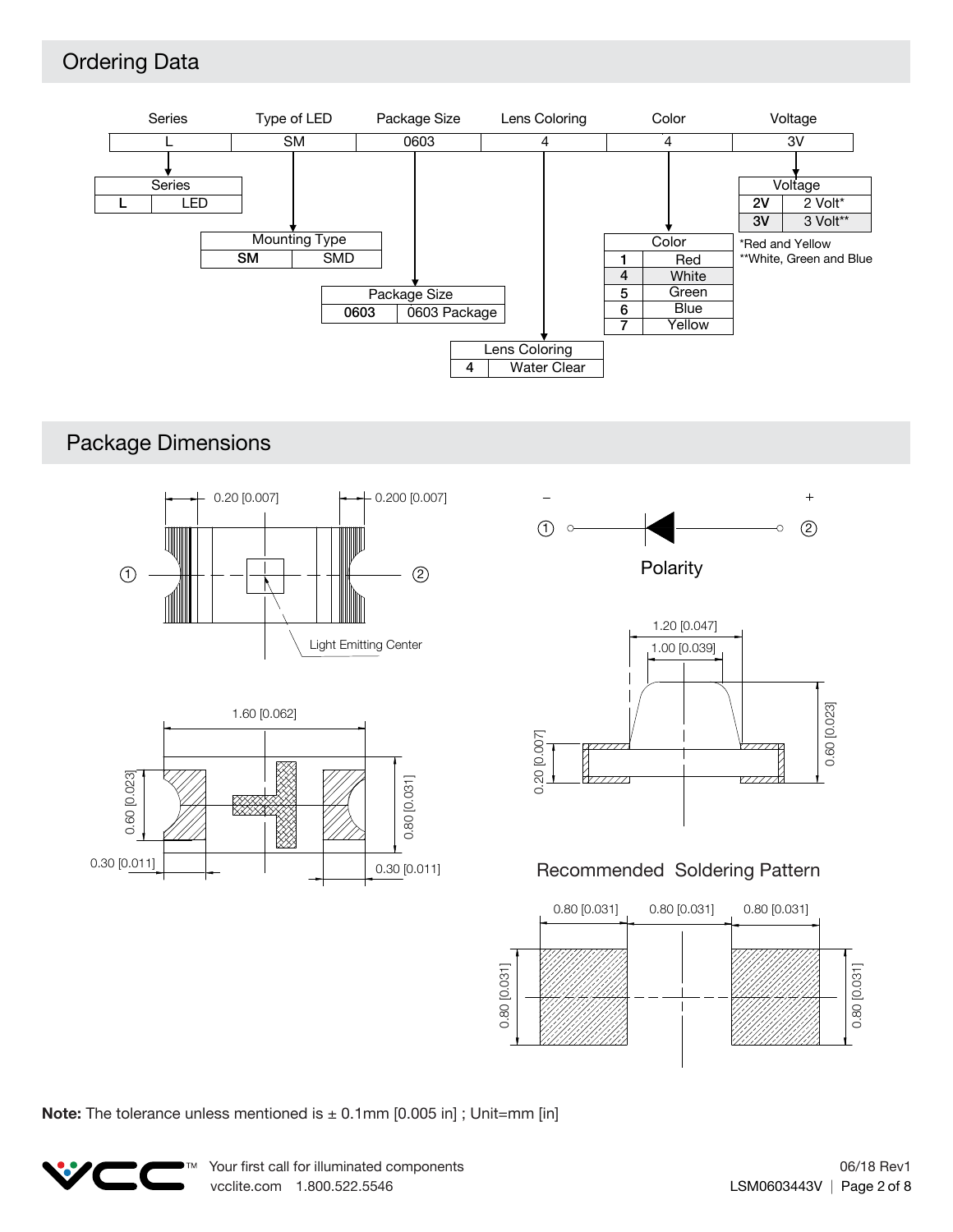## Product Specifications

### Absolute Maximum Ratings (ta=25˚C)

| Items                                     | Symbol     | Ratings                            | Unit      |  |
|-------------------------------------------|------------|------------------------------------|-----------|--|
| Reverse Voltage                           | VR.        | 5                                  | v         |  |
| <b>Forward Current</b>                    | lf         | 20                                 | MA        |  |
| Operation Temperature                     | Topt       | $-40 - +85$                        | °С        |  |
| Storage Temperature                       | Tstg       | $-40 - +100$                       | °С        |  |
| Electrostatic Discharge (HBM)             | <b>ESD</b> | 2000                               | v         |  |
| Power Dissipation                         | Pt         | 90                                 | <b>MW</b> |  |
| Peak Forward Current<br>(Duty 1/10 @1KHZ) | <b>IFP</b> | 60                                 | MA        |  |
| Soldering Temperature                     | Tsol       | Reflow Soldering: 260°C for 10 sec |           |  |

| Parameter                    | Symbol    | Min  | Typ. | Max.  | Unit | Condition   |
|------------------------------|-----------|------|------|-------|------|-------------|
| Luminous Intensity           | I٧        |      | 330  |       | mcd  | $IF = 20mA$ |
| Colour Temperature           | Тc        | 3800 |      | 12000 | K    | $IF = 20mA$ |
| Spectrum Radiation Bandwidth | Δλ        |      | 20   |       | nm   | $IF = 20mA$ |
| <b>Forward Voltage</b>       | VF        | 2.8  |      | 3.4   | ĸ    | $IF = 20mA$ |
| Viewing Angle                | θ         |      | 110  |       | deg  | $IF = 20mA$ |
| <b>Reverse Current</b>       | <b>IR</b> |      | -    | 5     | uA   | $V_B = 5v$  |

**Note:**

- 1. Tolerance of Luminous Intensity ±3%
- 2. Tolerance of Dominant Wavelength ±1nm
- 3. Tolerance of Forward Voltage ±0.03V

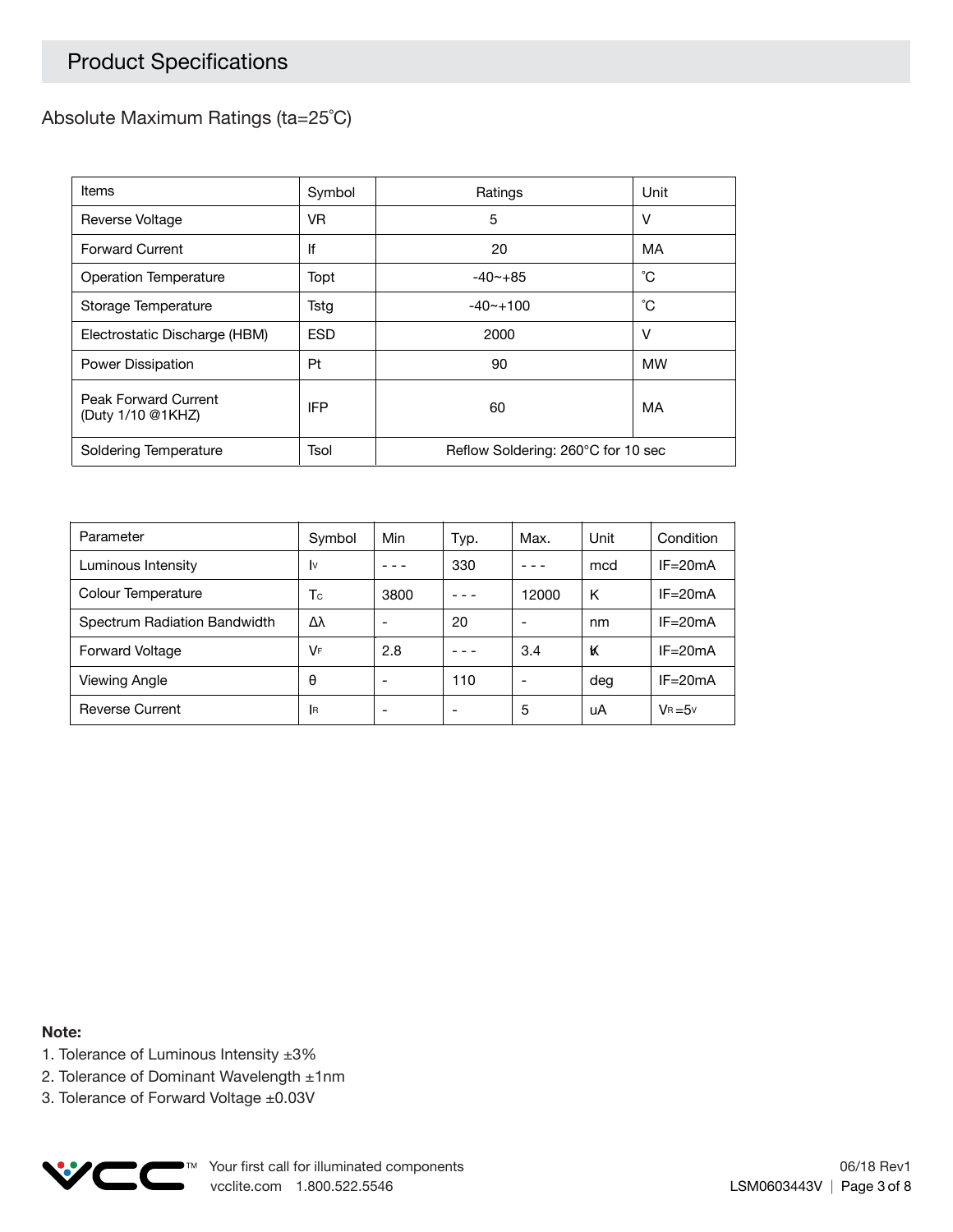Typical Electrical-Optical Characteristics Curves



#### **Luminous Intensity Vs. Ambient Temperature Luminous Intensity Vs. Forward Current**



#### **Forward Current Derating Curve**





#### **Forward Current Vs. Forward Voltage**



Forward Current I<sub>F</sub> (mA)

Forward Current I<sub>F</sub> (mA)



#### **Forward Current IF (mA) Radiation Diagram**



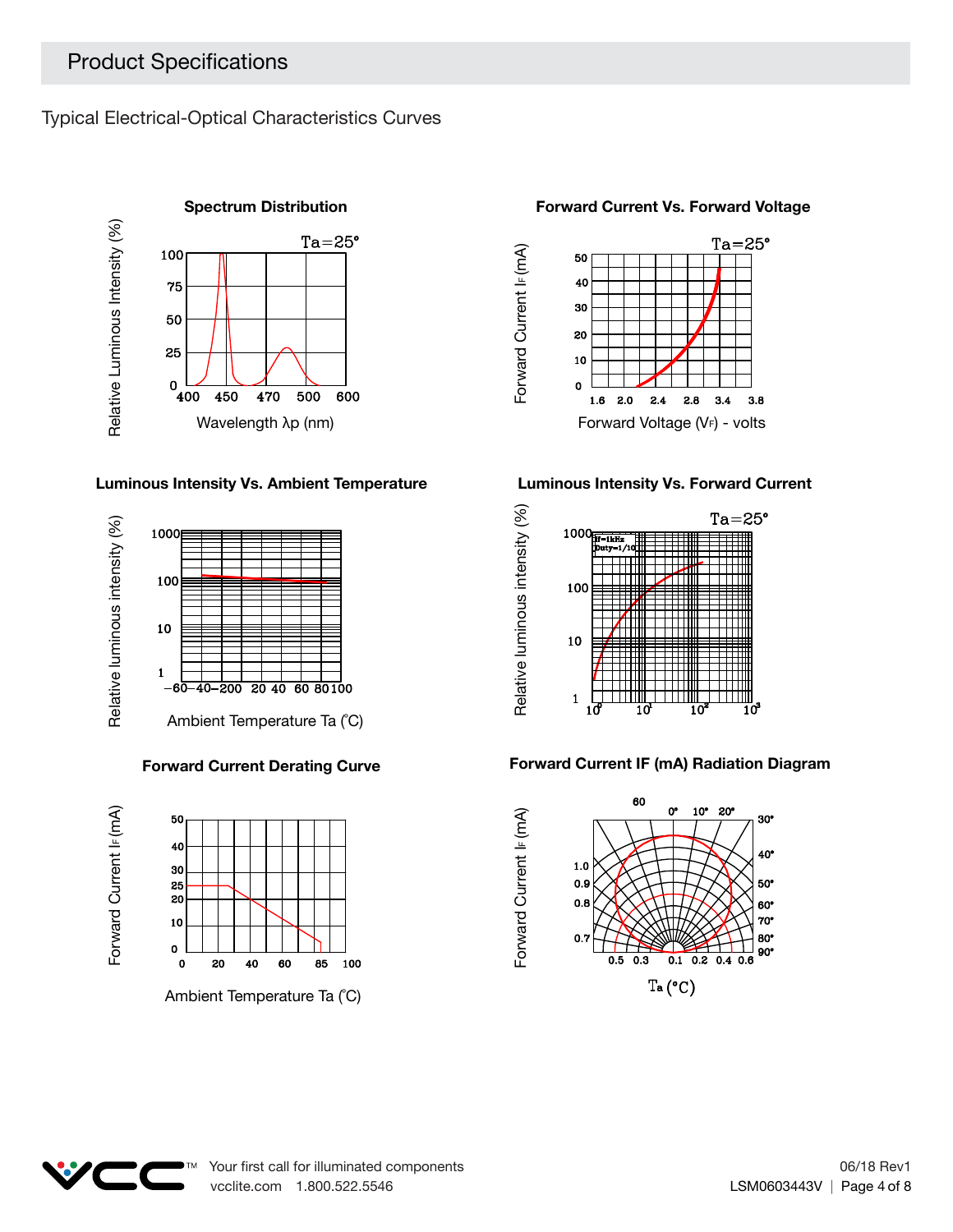The reliability of products shall be satisfied with items listed below. Confidence level: 90%

| No.            | <b>Items</b>                   | <b>Test Condition</b>                                                     | Test<br>Hours/Cycles | Sample<br>Size | Ac/Re |
|----------------|--------------------------------|---------------------------------------------------------------------------|----------------------|----------------|-------|
|                | <b>Reflow Soldering</b>        | Temp: 260±5°C                                                             | 6 min                | 22 PCS         | 0/1   |
| $\overline{2}$ | <b>Temperature Cycle</b>       | $H: +100^{\circ}C$ 15 min<br>5 min<br>L: -40°C 15 min                     | 300 Cycles           | 22 PCS         | 0/1   |
| 3              | <b>Thermal Shock</b>           | $H: +100^{\circ}$ C 5 min<br>10 <sub>sec</sub><br>$L: -10^{\circ}C$ 5 min | 300 Cycles           | 22 PCS         | 0/1   |
| 4              | High Temperature Storage       | Temp: 100°C                                                               | 1000 Hrs             | 22 PCS         | 0/1   |
| 5              | Low Temperature Storage        | Temp:-40°C                                                                | 1000 Hrs             | <b>22 PCS</b>  | 0/1   |
| 6              | DC Operating Life              | $IF = 20mA$                                                               | 1000 Hrs             | 22 PCS         | 0/1   |
| 7              | High Temperature High Humidity | 85°C/85%RH                                                                | 1000 Hrs             | 22 PCS         | 0/1   |

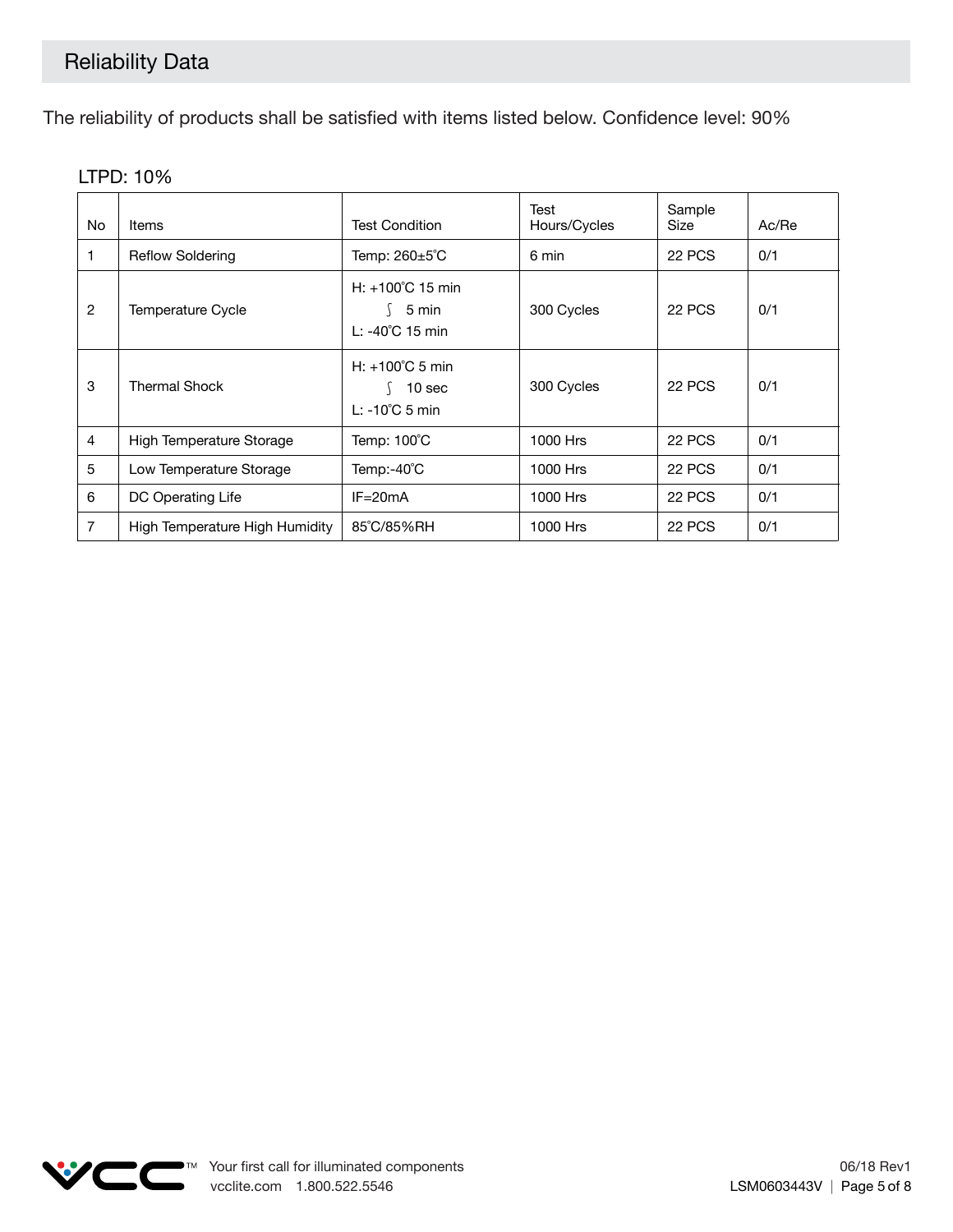### **• Reflow Soldering**

Use the conditions shown in the figure below for PB-Free Reflow Soldering.



• Reflow soldering should not be done more than two times.

- Stress on the LEDs should be avoided during heating in soldering process.
- After soldering, do not handle the product before its temperature drops down to room temperature.

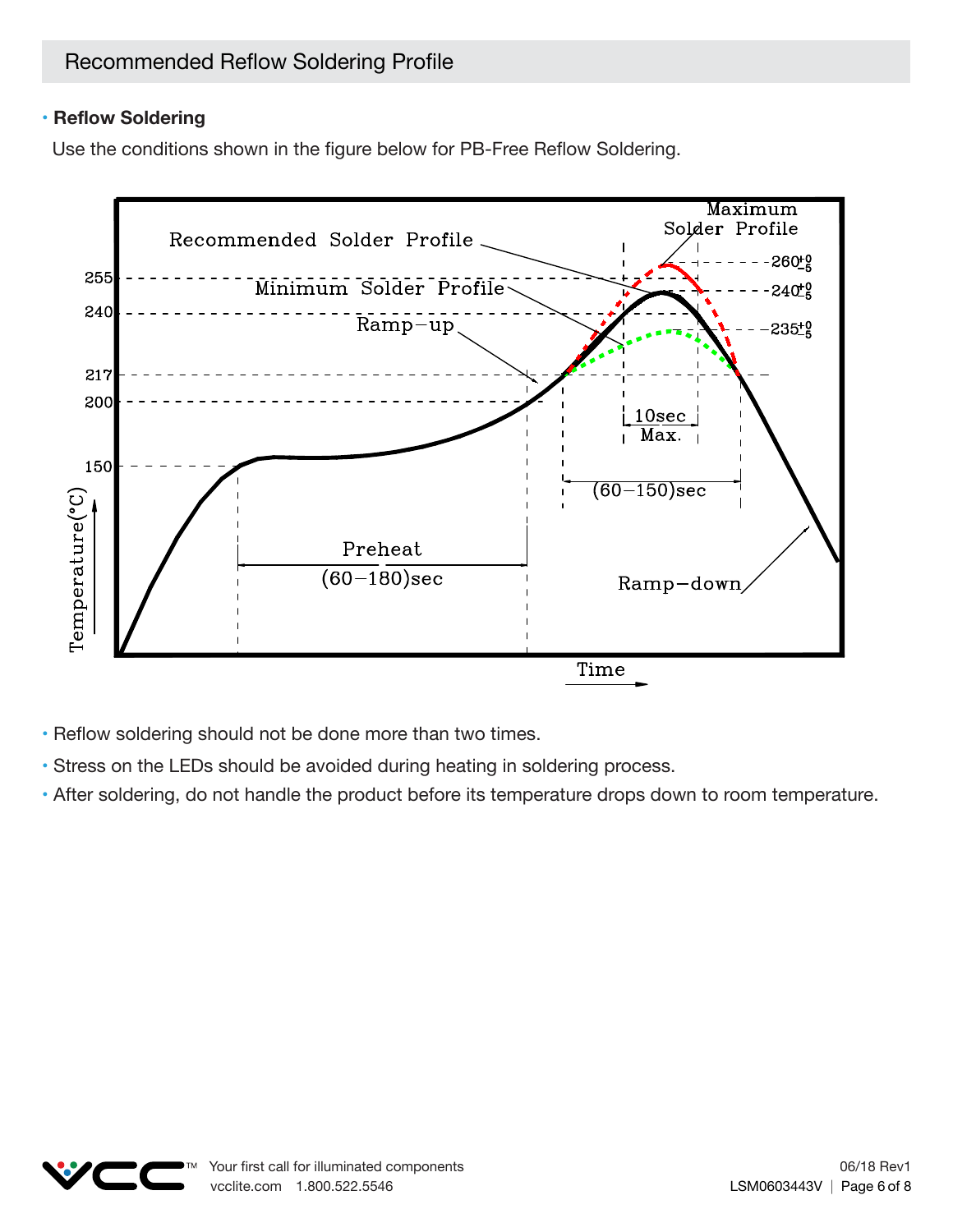#### **• Storage**

Moisture proof and anti-electrostatic package with moisture absorbent material are used, to keep moisture to a minimum.

Before opening the package, the product should be kept at 30°C or less and humidity less than 60%Rh, and be used within a year.

Afer opening the package, the product should be stored at 30°C or less and humidity less than 10%RH, and be soldered within 24 hours. It is recommended that the product be operated at the workshop condition of 30°C or less and humidity less than 60%RH.

If the moisture absorbent material has faded away or the LEDs have exceeded the storage time. Baking should be performed based on the following condition: (60+5C) for 12 hours.

### **• Static Electricity**

Static electricity or surge voltage damages the LEDs. Damaged LEDs will show some unusual characteristics such as the forward voltage becomes lower, or the LEDs do not light at the low current, even not light.

All devices, equipment, and machinery must be properly grounded. At the same time, it is recommended that wristbands or anti-electrostatic gloves, anti-electrostatic containers be used when dealing with the LEDs.

## Circuit Design Notes

#### **• Design Consideration**

In designing a circuit, the current through each LED must not exceed the absolute maximum rating specified for each LED. In the meanwhile, resistors for protection should be applied, otherwise slight voltage shift will cause big current change, burn out may happen.



#### **• Thermal Design**

Is paramount importance because heat generation may result in the Characteristics decline, such as brightness decreased, Color changed and so on. Please consider the heat generation of the LEDs when making the system design.